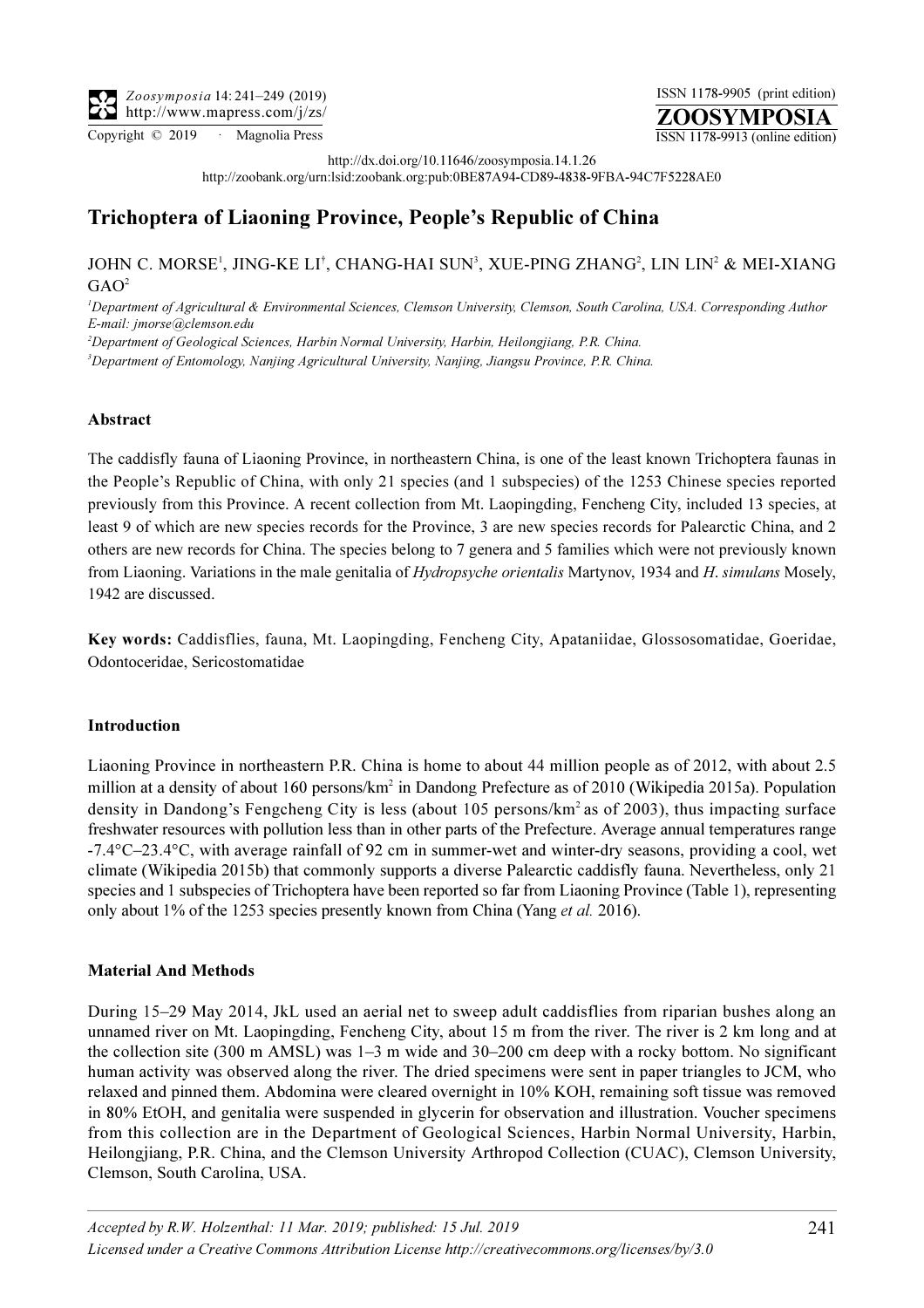TABLE 1. Species of caddisflies (Trichoptera) reported previously from Liaoning Province, P.R. China (Yang et al. 2016). EP = East Palearctic Region, NA = North America, OL = Oriental Region, WP = West Palearctic Region.

| Species                                                                        | <b>Chinese Provinces</b><br>Other Countries                                                                                                                                                               |                                                                                                   |
|--------------------------------------------------------------------------------|-----------------------------------------------------------------------------------------------------------------------------------------------------------------------------------------------------------|---------------------------------------------------------------------------------------------------|
| <b>HYDROBIOSIDAE</b>                                                           |                                                                                                                                                                                                           |                                                                                                   |
| Apsilochorema sutshanum Martynov 1934                                          | EP: Liaoning                                                                                                                                                                                              | EP: Japan, Russia                                                                                 |
| <b>HYDROPSYCHIDAE</b>                                                          |                                                                                                                                                                                                           |                                                                                                   |
| Cheumatopsyche chinensis Martynov 1930                                         | EP: "Manchuria" (=Liaoning, Jilin,<br>Heilongjiang Provinces,<br>sometimes northeastern Inner<br>Mongolia);<br>OL: Anhui, Fujian, Guizhou, Hainan,<br>Hubei, Hunan, Jiangsu, Sichuan,<br>Yunnan, Zhejiang | OL: Laos                                                                                          |
| <b>LEPTOCERIDAE</b>                                                            |                                                                                                                                                                                                           |                                                                                                   |
| Oecetis (Oecetis) intima McLachlan 1877                                        | EP: Liaoning (Changai Island)                                                                                                                                                                             | Widespread EP, NA, WP                                                                             |
| Parasetodes aquilonius Yang & Morse 1997                                       | EP: Hebei, Heilongjiang, Liaoning                                                                                                                                                                         | EP: Mongolia, southern Russian<br>Far East.                                                       |
| Setodes argentatus Matsumura 1906                                              | EP: Heilongjiang, Jilin, Liaoning;<br>OL: Guizhou, Jiangxi, Yunnan                                                                                                                                        | EP: Japan, Korean Peninsula,<br>southern Russian Far East                                         |
| <b>LIMNEPHILIDAE</b>                                                           |                                                                                                                                                                                                           |                                                                                                   |
| Limnephilus correptus McLachlan 1880                                           | EP: Heilongjiang, Jilin, Liaoning;<br>OL: Sichuan                                                                                                                                                         | EP: Korean Peninsula, Russian Far<br>East                                                         |
| Limnephilus fuscovittatus Matsumura 1904                                       | EP: Liaoning;<br>OL: Sichuan                                                                                                                                                                              | EP: Japan, eastern Russia                                                                         |
| Nemotaulius mutatus (McLachlan 1872, in Selys-<br>Longchamps & McLachlan 1872) | EP: Heilongjiang, Liaoning;<br>OL: Sichuan, Tibet                                                                                                                                                         | EP: Japan; eastern Russia<br>WP: eastern Europe                                                   |
| PHILOPOTAMIDAE                                                                 |                                                                                                                                                                                                           |                                                                                                   |
| Wormaldia niiensis Kobayashi 1985                                              | EP: Liaoning                                                                                                                                                                                              | EP: Japan, Kazakhstan, Korean<br>Peninsula, Russia (Far East)                                     |
| PHRYGANEIDAE                                                                   |                                                                                                                                                                                                           |                                                                                                   |
| Agrypnia colorata Hagen 1873                                                   | EP: Heilongjiang, Jilin, Liaoning                                                                                                                                                                         | EP: Mongolia, Russia;<br>NA: Canada, USA<br>WP: Finland, Norway, Sweden                           |
| Agrypnia czerskyi (Martynov 1924)                                              | EP: Heilongjiang, Jilin, Liaoning                                                                                                                                                                         | EP: Korean Peninsula, Mongolia,<br>eastern Russia;<br>WP: Finland, Sweden                         |
| Agrypnia picta Kolenati 1848                                                   | EP: Heilongjiang, Jilin, Liaoning,<br>Qinghai, Tibet                                                                                                                                                      | EP: Japan, Korean Peninsula,<br>Mongolia, Russia;<br>WP: Finland, Germany, Sweden,<br>Switzerland |
| Eubasilissa mandarina Schmid 1959                                              | EP: Gansu, Henan, Liaoning,<br>Shaanxi;<br>OL: Sichuan                                                                                                                                                    | None                                                                                              |

...Continued on next page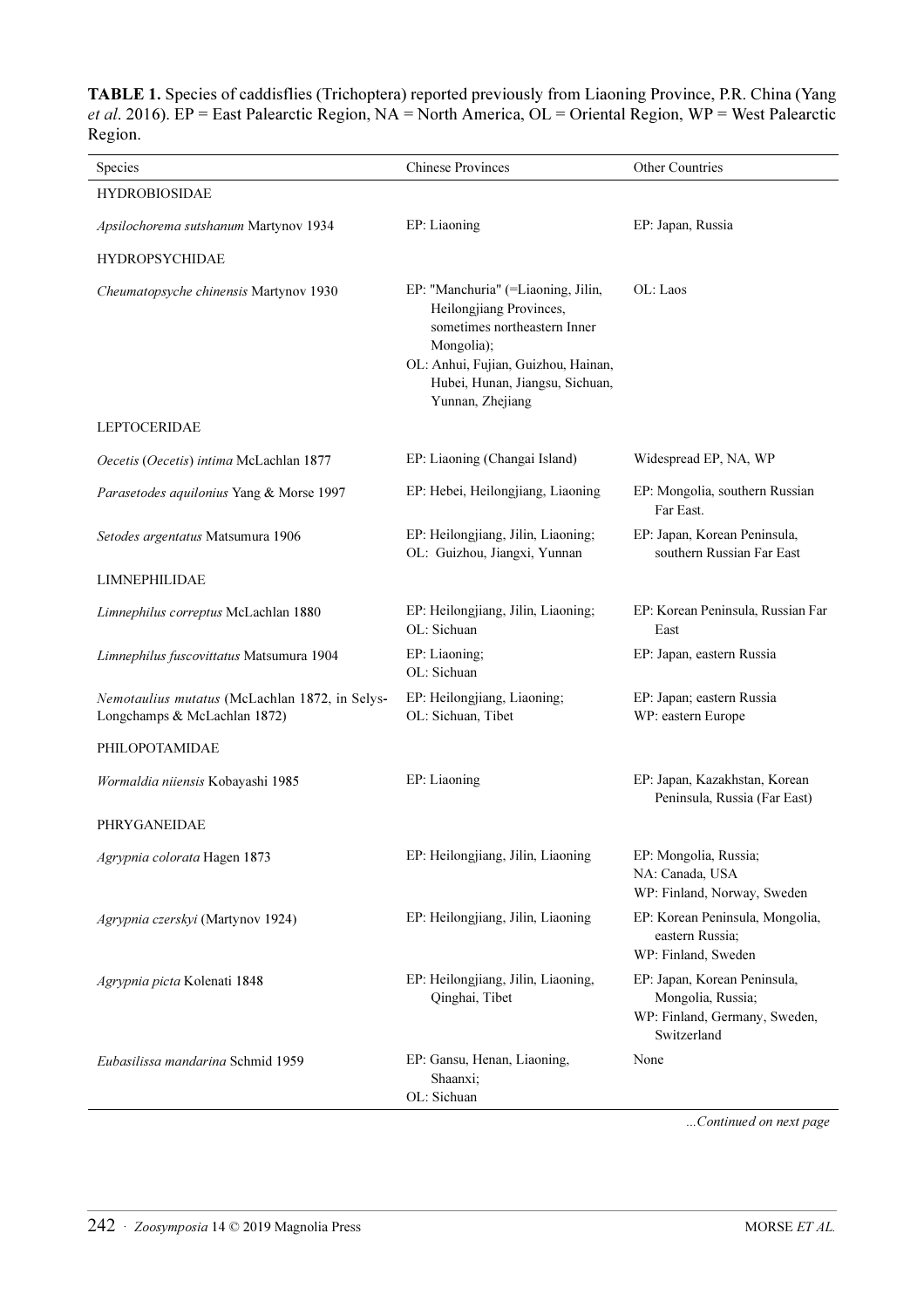#### TABLE 1. (Continued)

| Species                                         | <b>Chinese Provinces</b>                                                                                               | <b>Other Countries</b>                                                               |
|-------------------------------------------------|------------------------------------------------------------------------------------------------------------------------|--------------------------------------------------------------------------------------|
| Oligotricha lapponica (Hagen 1864)              | EP: Heilongjiang, Jilin, Liaoning                                                                                      | EP: Korean Peninsula, Russia;<br>NA: Canada, USA (Alaska)<br>WP: Finland, Norway     |
| Phryganea (Colpomera) japonica McLachlan 1866   | EP: Heilongjiang, Jilin, Liaoning                                                                                      | EP: Japan, Korean Peninsula,<br>Russia (Kuriles)                                     |
| Phryganea (Colpomera) sinensis (McLachlan 1862) | EP: Heilongjiang, Jilin, Liaoning;<br>OL: Shanghai, Yunnan                                                             | EP: Korean Peninsula; Russian Far<br>East                                            |
| Phryganea (Phryganea) bipunctata Retzius 1783   | EP: Heilongjiang, Jilin, Liaoning                                                                                      | EP: Mongolia, Russia;<br>WP: Germany, The Netherlands,<br>Poland, Sweden, Yugoslavia |
| Semblis atrata (Gmelin 1789)                    | EP: Liaoning                                                                                                           | EP: Mongolia, Russia;<br>WP: Finland, Germany, Norway,<br>Sweden                     |
| Semblis atrata chinganica Martynov 1907         | EP: "Manchuria" (=Liaoning, Jilin,<br>Heilongjiang Provinces,<br>sometimes northeastern Inner<br>Mongolia)             | None                                                                                 |
| POLYCENTROPODIDAE                               |                                                                                                                        |                                                                                      |
| Neucentropus mandjuricus Martynov 1907          | EP: Manchuria" (= Liaoning, Jilin,<br>Heilongjiang, sometimes<br>northeastern Inner Mongolia);<br>OL: Jiangsu, Jiangxi | EP: Japan, Mongolia, southern<br>Russian Far East;<br>OL: Vietnam                    |
| <b>RHYACOPHILIDAE</b>                           |                                                                                                                        |                                                                                      |
| Rhyacophila vicina Botosaneanu 1970             | EP: Liaoning                                                                                                           | EP: Korea Peninsula, Russian Far<br>East                                             |
| <b>STENOPSYCHIDAE</b>                           |                                                                                                                        |                                                                                      |
| Stenopsyche marmorata Navás 1920                | EP: Beijing, Heilongjiang, Jiling,<br>Liaoning, Shaanxi, Xinjiang;<br>OL: Hubei, Sichuan                               | EP: Japan, Korean Peninsula, east<br>Russia                                          |

#### Results

Thirteen species of Trichoptera were identified in the collected material, at least 9 of which are new records for Liaoning Province, including 3 of which are new records for Palearctic China and 2 others of which are new records for China (Table 2). Five families (Apataniidae Wallengren, Glossosomatidae Wallengren, Goeridae Ulmer, Odontoceridae Wallengren, and Sericostomatidae Stephens) and 7 genera (Apatania Kolenati, Agapetus Curtis, Glossosoma Curtis, Goera Stephens, Hydropsyche FJ Pictet, Psilotreta Banks, and Gumaga Tsuda) are reported for the first time for Liaoning Province.

We provide further details for two species of *Hydropsyche* that vary somewhat from specimens previously described.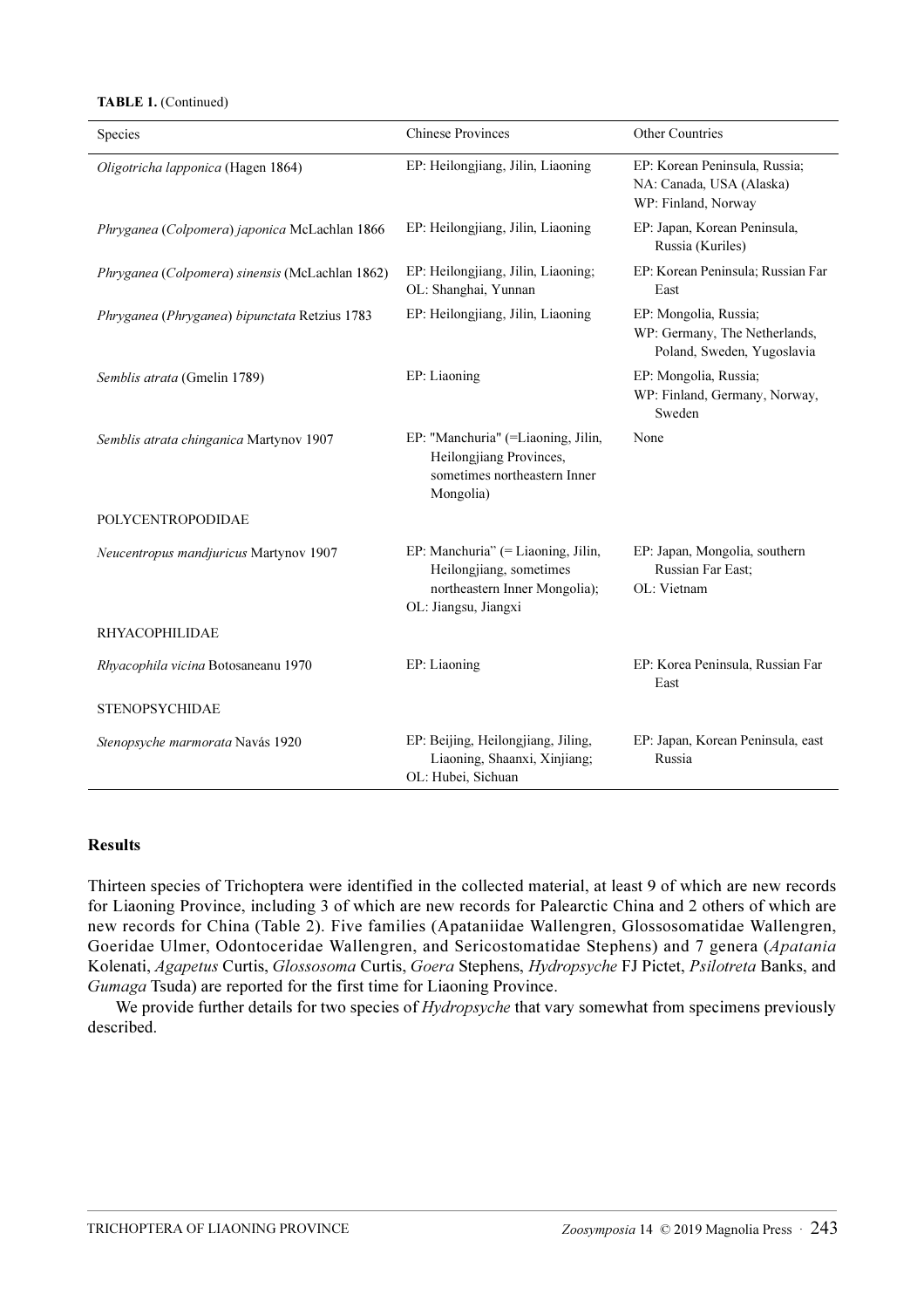TABLE 2. Species of caddisflies (Trichoptera) captured as follows: CHINA: Liaoning Province [Dandong Prefecture]; Mt. Laopingding, Fencheng City; 15 m from river, 300 m elev.; 15–29.v.2014, sweepnet, Li Jingke leg.  $\land$  = new Liaoning record, + = new Palearctic Chinese record, \* = new Chinese record; EP = East Palearctic Region, OL = Oriental Region, WP = West Palearctic Region.

| Genera-species                                           | Males | Females      | Known Chinese Provinces<br>(Yang et al. 2016)                  | Known Other Countries                                                |
|----------------------------------------------------------|-------|--------------|----------------------------------------------------------------|----------------------------------------------------------------------|
| <b>APATANIIDAE</b>                                       |       |              |                                                                |                                                                      |
| +Apatania sinensis (Martynov 1914)                       | 1     |              | OL: Hubei                                                      | EP: Korea, Russian Far East                                          |
| <b>GLOSSOSOMATIDAE</b>                                   |       |              |                                                                |                                                                      |
| $^{\wedge}$ Agapetus sp.                                 |       | $\mathbf{1}$ | Widespread                                                     | Widespread                                                           |
|                                                          |       |              |                                                                | Continued on next page                                               |
| TABLE 2. (Continued)                                     |       |              |                                                                |                                                                      |
| Genera-species                                           | Males | Females      | Known Chinese Provinces<br>(Yang et al. 2016)                  | Known Other Countries                                                |
| <i><u>AGlossosoma ussuricum</u></i> (Martynov<br>1934)   | 1     | 11           | EP: Heilongjiang, Jilin                                        | EP: Japan, Russian Far East,<br>Siberia                              |
| <b>GOERIDAE</b>                                          |       |              |                                                                |                                                                      |
| <i><u>AGoera interrogationis Botosaneanu</u></i><br>1970 | 3     |              | EP: Heilongjiang, Jilin                                        | EP: Korea                                                            |
| *Goera parvula Martynov 1935<br><b>HYDROBIOSIDAE</b>     | 2     | 6            | None (new Chinese record)                                      | EP: Korea, Russian Far East                                          |
| Apsilochorema sutshanum Martynov<br>1934                 | 6     |              | EP: Liaoning                                                   | EP: Japan, Russian Far East                                          |
| <b>HYDROPSYCHIDAE</b>                                    |       |              |                                                                |                                                                      |
| <i>AHydropsyche orientalis</i> Martynov<br>1934          | 1     |              | EP: Heilongjiang, Jilin,<br>Shaanxi, Xinjiang                  | EP: Russia, Japan, Korean<br>Peninsula, Mongolia; WP                 |
| +Hydropsyche simulata Mosely 1942                        | 3     |              | OL: Anhui, Fujian,<br>Guangdong, Guangxi,<br>Jiangxi, Zhejiang | EP: Korean Peninsula; OL:<br>Vietnam                                 |
| <i>Alydropsyche</i> spp.                                 |       | 37           | Widespread                                                     | Widespread                                                           |
| <b>ODONTOCERIDAE</b>                                     |       |              |                                                                |                                                                      |
| *Psilotreta falcula Botosaneanu 1970<br>PHILOPOTAMIDAE   | 12    | 4            | None (new Chinese record)                                      | EP: Korea; Russian Far East                                          |
| Wormaldia niiensis Kobayashi 1985                        | 13    | 1            | EP: Liaoning                                                   | EP: Japan, Kazakhstan, Korea,<br>Russian Far East                    |
| RHYACOPHILIDAE                                           |       |              |                                                                |                                                                      |
| Rhyacophila vicina Botosaneanu 1970                      | -1    |              | EP: Liaoning                                                   | EP: Korea, Russian Far East                                          |
| <b>SERICOSTOMATIDAE</b>                                  |       |              |                                                                |                                                                      |
| +Gumaga orientalis (Martynov 1935)                       | 3     |              | OL: Fujian, Sichuan                                            | EP: Japan, Korea, Russian Far<br>East, Siberia                       |
| <b>STENOPSYCHIDAE</b>                                    |       |              |                                                                |                                                                      |
| <sup>^</sup> Stenopsyche marmorata Navás 1920            | 3     | 14           | EP: Beijing, Heilongjiang,<br>Jilin, Shaanxi, Xinjiang;        | EP: Japan, Korea, Russia<br>(Kuriles, Sakhalin, Far East),<br>Korea; |
|                                                          |       |              | OL: Hubei, Sichuan                                             | OL: Bhutan, India                                                    |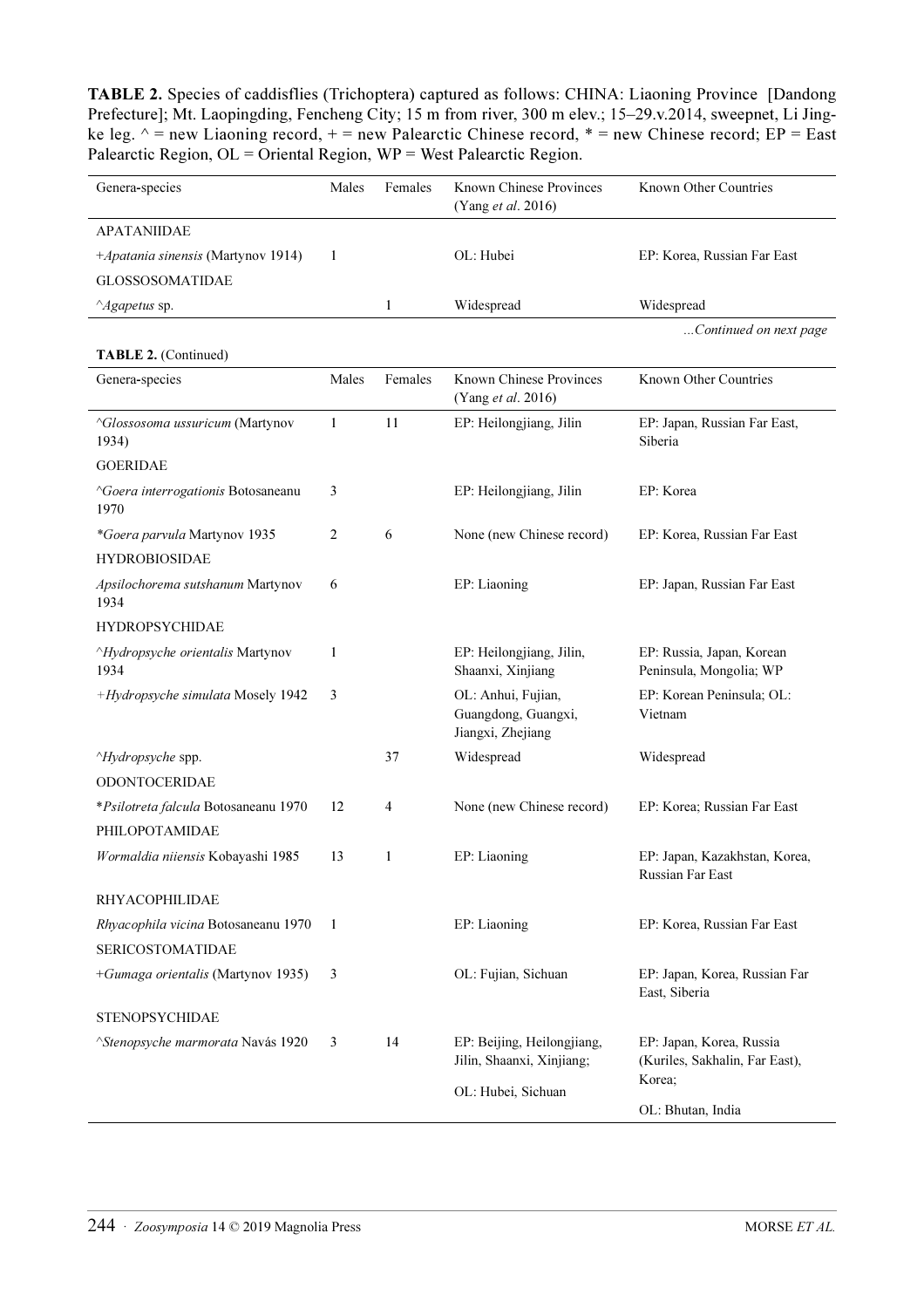## Hydropsyche orientalis Martynov, 1934 Figs. 1A–E

Hydropsyche nevae Ulmer, [nec Kolenati] 1907, 64 partim, figs. 91, 92 (male).

- Hydropsyche orientalis Martynov, 1934, 276–277, 340, figs. 198a–c; holotype male from vicinity of Vinogradovka, in South Ussuri region [Far East Russia], deposited in the Russian Academy of Sciences, St. Petersburg, Russia. Botosaneanu 1970, 296, pl. 19 figs. 1–3 (male). Tanida 1982, 27. Tanida 1985, 179 (larva). Tanida 1986, 468, 470–473, figs. 1A–L (male, female, larva). Tanida 1991, 12 (synonymy). Tian et al. 1996, 102, figs. 173a–d (male). Ivanov 1997, 63, pl. 34 fig. 5, pl. 35 figs. 4, 12, pl. 36 figs. 6, 13 (male, female). Hur et al. 2000, 25–29, figs. 1–8 (larval instars 2–5, retreat, pupa, pupal case, male, female). Oláh & Johanson 2008, 129–130 (synonymy, new records). Additional references pertaining to biology and distribution provided by Morse (2015).
- Hydropsyche ulmeri Tsuda, 1940 [nec Barnard], 26–27, 33 (male, female); 9 male, 10 female syntypes from 7 localities in Kyoto, Shiga, and Nagamo, Japan, deposited in Nara Women's University, Nara, but subsequently destroyed (T. Nozaki personal communication 1999). Tsuda 1942a, 231. Tsuda 1942b, 279–280. Tanida 1982, 27 (synonymized with H. orientalis). Tanida 1986, 470 (as synonym of H. orientalis).
- Hydropsyche tsudai Tani, 1977, 196, nomen novum for Hydropsyche ulmeri Tsuda. Tanida 1982, 27 (synonymized with H. orientalis). Tanida 1986, 470 (as synonym of H. orientalis).



FIGURES 1A–E. Hydropsyche orientalis Martynov 1934, male genitalia. 1A, left lateral; 1B, segments IX and X, dorsal; 1C, phallus, left lateral; 1D, phallus, ventral; 1E, left inferior appendage, caudoventral.

This common and widespread Palearctic species belongs to the *Hydropsyche annulata* Group (Malicky & Chantaramongkol 2000) or the Hydropsyche newae Species Clade (Oláh & Johanson 2008) and most closely resembles H. newae Kolenati, 1858 and H. nevoides Malicky & Chantaramongkol, 2000 in the general shape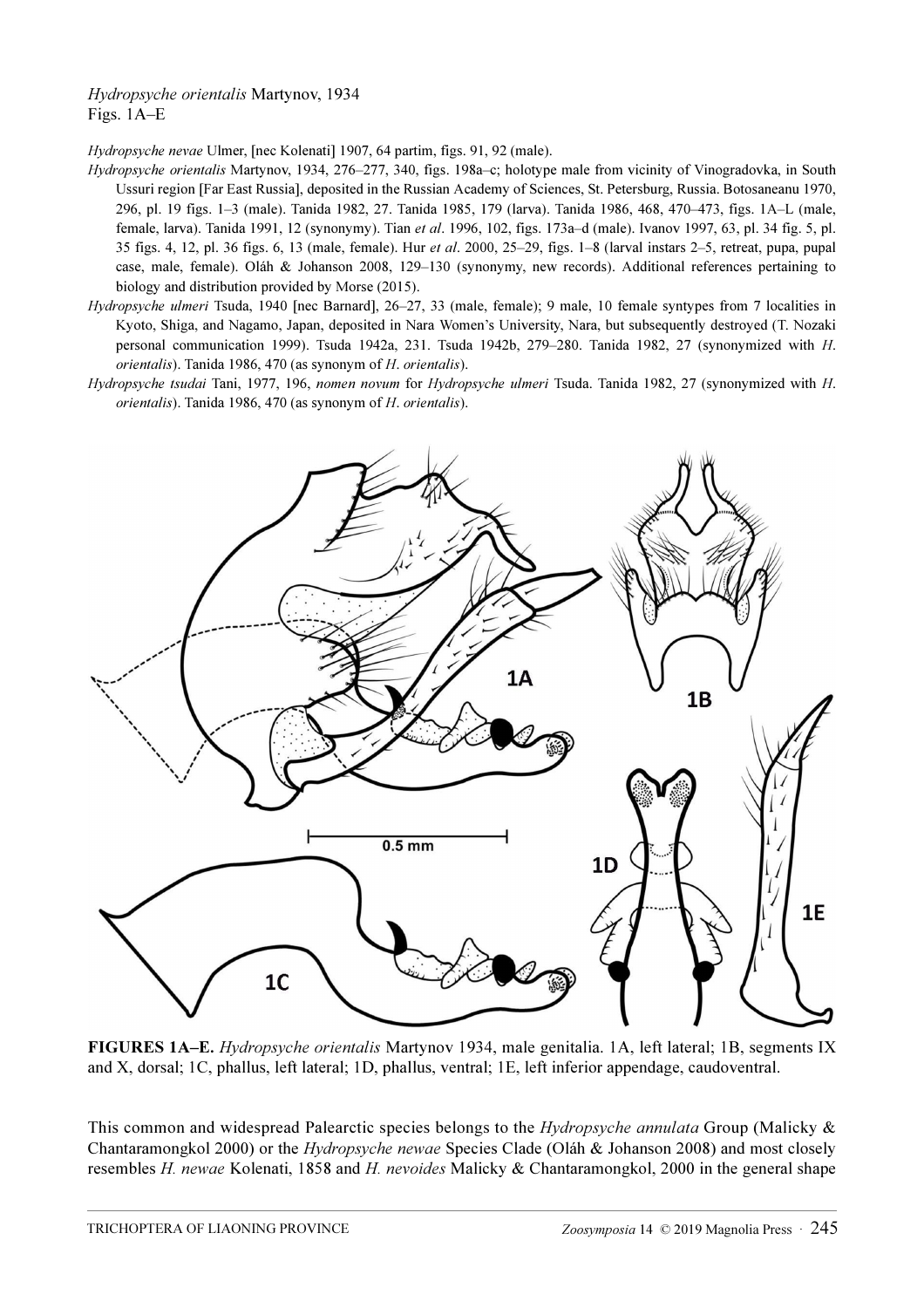of the male phallus and its armature. The inferior appendages are more sinuous and their apices are truncate and not acute in lateral view and the finger-like apices of tergum X are thicker and parallel apically in dorsal view, in contrast to the specimen illustrated by Ulmer (1907, as H. nevae) and referenced by Tsuda (1940). The apex of the phallus in our specimen is shorter and more rounded than illustrated by Martynov (1934). Also, the membranous arms of the parameres are longer and there is an additional pair of membranous lobes originating on the phallus dorsally before the phallotremal sclerites and projecting posterolaterad, not seen in Martynov's specimen (1934). In lateral view, the inferior appendages are less sinuous and the ventral margin of the phallus is concave for a shorter distance than in the specimen illustrated by Botosaneanu (1970, paratype from Vinogradovka, Ussuri, Russia). The male illustrated by Tanida (1986) is very similar to our specimen except that the middle of the phallus of our specimen is more strongly curved. The phallus of the male illustrated by Tian et al. (1996, from China) closely resembles that of Botosaneanu's specimen; the harpago of each inferior appendage of our specimen is shorter and more tapered than the harpagones of Tian et al. (1996). The inferior appendages of our specimen are more sinuous in lateral view and the paramere spines are shorter, stouter, and more nearly erect than those of the male specimen illustrated by Ivanov (1997, from Russia). Hur et al. (2000, from South Korea) provided no illustrations of male genitalia, but said "apical extensions of abdominal tergite X slender and widely departed each other, forming mesal rhombic structure"; however, the four sides of the space enclosed by these extensions in our specimen are not of equal length ("rhombic"), but instead have the distal portions longer, convergent, and apically parallel.



FIGURES 2A–E. Hydropsyche simulata Mosely 1942, male genitalia. 2A, left lateral; 2B, segments IX and X, dorsal; 2C, phallus, left lateral; 2D, phallus, ventral; 2E, left inferior appendage, caudoventral.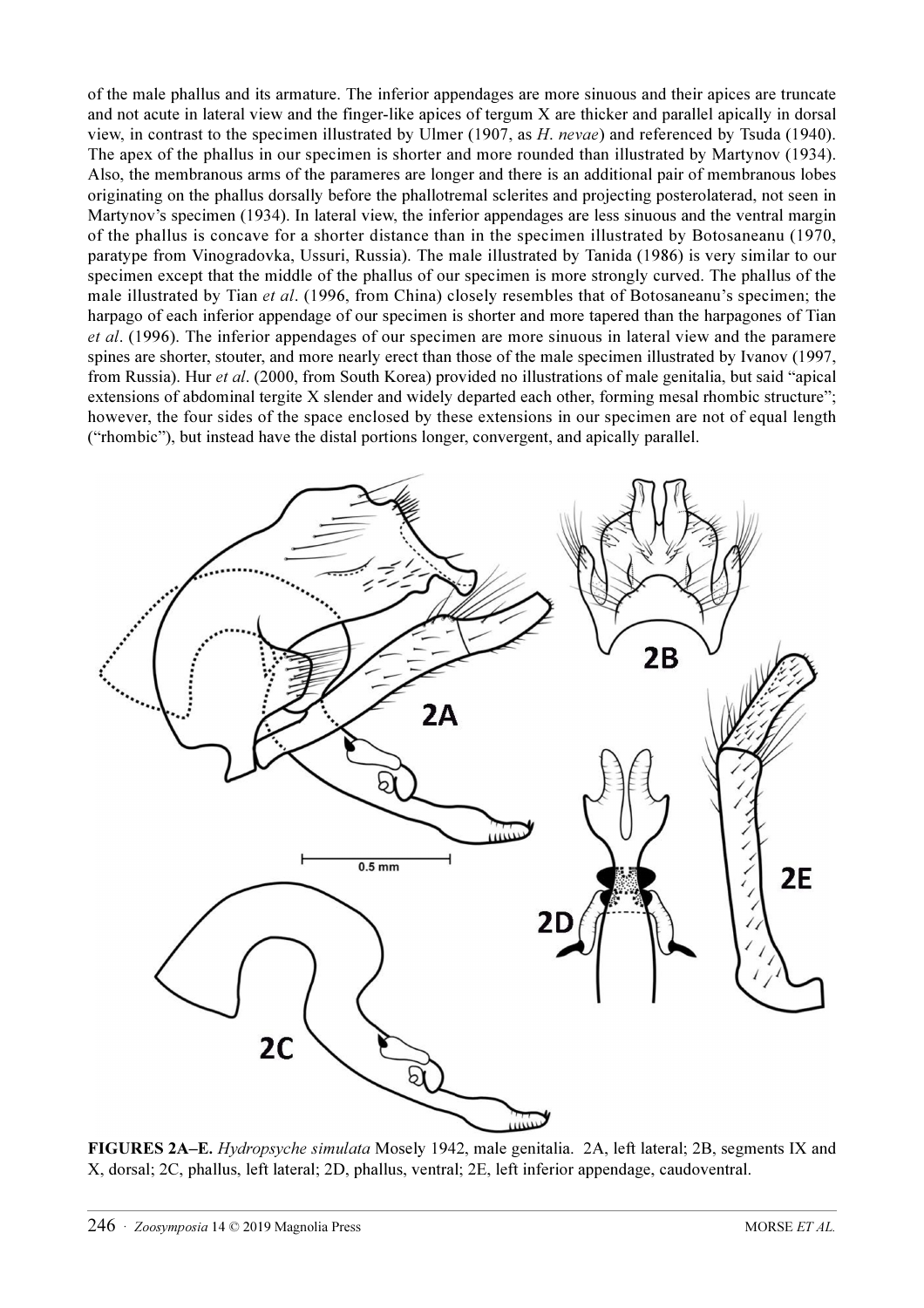Hydropsyche simulata Mosely, 1942, 350–351, 361, figs. 22–25; holotype male from vicinity of Foochow [Fuzhou, Fujian], China, deposited in The Natural History Museum, London, United Kingdom. Tian et al. 1996, 93, figs. 158a–d (male). Malicky & Chantaramongkol 2000, 812, pl. 25 (male, new records); Oláh & Johanson 2008, 142 (synonymy, new records).

Hydropsyche chekiangana Schmid, 1965, 141-142, pl. 5 figs. 7-10; holotype male from Wenchow [Wenzhou, Zhejiang], China. Tian et al. 1996, 93 (synonymized with H. simulata). Oláh & Johanson 2008, 142 (as synonym of H. simulata).

This primarily Oriental species (also previously reported from the Korean Peninsula) belongs to the Hydropsyche annulata Group (Malicky & Chantaramongkol 2000) or the Hydropsyche simulata Species Clade (Oláh & Johanson 2008). In lateral view, the inferior appendages of our specimens are more nearly straight than those of the holotype (Mosely 1942) or specimens illustrated by Tian *et al.* (1996, from China) or Malicky & Chantaramongkol (2000, from Henan or Zhejiang, China). In dorsal view the apical processes of tergum X are truncate in our specimens and those illustrated by Schmid (1965), Tian *et al.* (1996), and Malicky & Chantaramongkol (2000), not cleft as in the holotype (Mosely 1942). The dorsal or ventral profile of the phallus of our specimen has prominent subapicolateral shoulders that are inconspicuous in the specimens of Tian *et al.* (1996) and Malicky & Chantaramongkol (2000) and small in the holotype (Mosely 1942) and Schmid's (1965) specimen. In lateral view, the posterolateral margins of tergum X in our specimen are nearly straight on each side except for a small protrusion below the apical process and in caudal view each harpago is parallel-sided, rectangular; in all other illustrated specimens the posterolateral margin of tergum X is evenly rounded and the harpagones are broader apically than basally (Mosely 1942; Schmid 1965; Tian et al. 1996; Malicky & Chantaramongkol 2000).

### Discussion

The caddisfly fauna of Liaoning Province now includes 30 species and 1 subspecies referable to 23 genera of 14 families (Tables 1, 2). These include an unidentified female of a species of *Agapetus* (Glossosomatidae). It is also possible that some of the female specimens of Hydropsyche are of additional species other than H. orientalis or H. simulata. This single 2-week collecting expedition in May increased the known fauna for the province by at least 30%.

Seventeen species and a subspecies in 12 genera of 4 families previously reported for Liaoning Province were not recovered in this investigation. The fact that 57% of the known fauna was not recovered indicates that the small sample period in one location was insufficient to represent the caddisfly flight season, habitat diversity, and range in the province.

The large proportion of new records for Liaoning Province is not surprising in consideration of the relatively small number of species reported previously from this province (Table 1). The province has more than 300 rivers and streams of various sizes. Most of them are slow-moving and broad, but those in the eastern portion of the province are clean and torrential (People's Government of Liaoning Province 2015), and are suitable habitats for caddisflies.

All 3 newly recorded species that had been reported previously in China only from the Oriental region and the 2 newly recorded species for China were known previously from East Palearctic locations outside of China. The number of species reported previously from the neighboring province of Hebei is 85 spp., Inner Mongolia 7 spp., and Jilin 27 spp. (Yang *et al.* 2016); the number from the Korean Peninsula is at least 132 spp. (Morse 2015). Clearly, additional research in Liaoning will add many more species to its fauna, most of which have been reported previously for the neighboring countries and Chinese provinces in the Palearctic Region.

Furthermore, refinements are needed to determine distributions of some northeastern Chinese species. For example, Cheumatopsyche chinensis Martynov 1930, Semblis atrata chinganica Martynov 1907, and Neucentropus mandjuricus Martynov 1907 were recorded as occurring in "Manchuria" and other parts of East Asia. Manchuria consists of the modern provinces of Liaoning, Jilin, Heilongjiang, and sometimes the northeastern portion of Inner Mongolia (Brummitt 2001; Britannica Concise Encyclopedia 2015). Yang et al.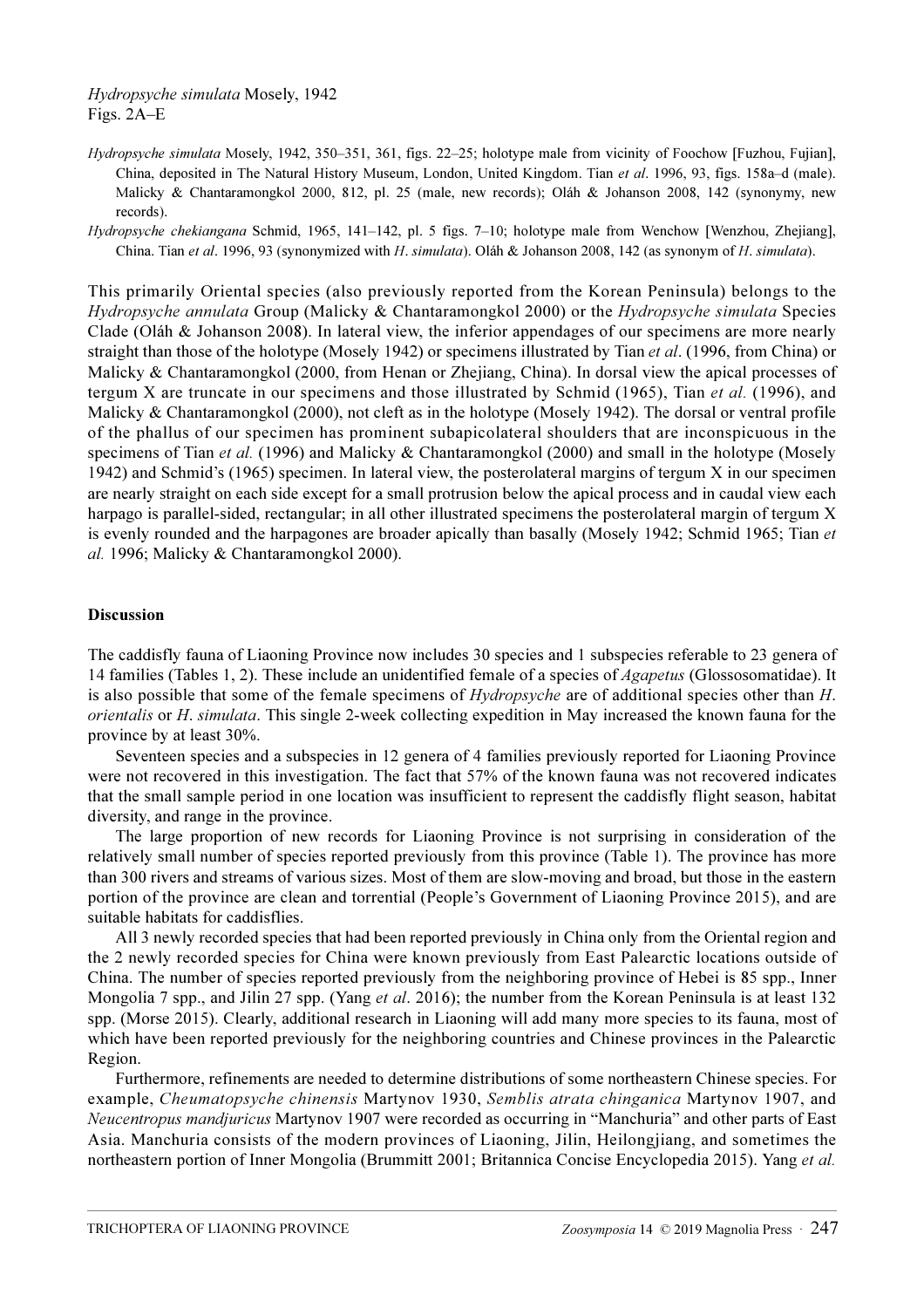(2016) considered these taxa to occur in Liaoning Province, but they may not actually live there. Further investigations should be performed to prove their distributions in Liaoning.

#### Acknowledgements

We are grateful to Dr. Michael S. Caterino, Director of the Clemson University Arthropod Collection, for use of the CUAC facilities in our preparation of this manuscript.

#### References

- Botosaneanu, L. (1970) Trichoptères de la République Démocratique-Populaire de la Corée. Annales Zoologici, Warszawa, 27, 275–359. [in French]
- Britannica Concise Encyclopedia (2015) Manchuria. Britannica Concise Encyclopedia Online. Available from: [http://](http://www.britannica.com/EBchecked/topic/361449/Manchuria) [www.britannica.com/EBchecked/topic/361449/Manchuria](http://www.britannica.com/EBchecked/topic/361449/Manchuria) (accessed 15 December 2015)
- Brummitt, R.K. (2001) World Geographical Scheme for Recording Plant Distributions: Edition 2. International Working Group on Taxonomic Databases for Plant Sciences (TDWG), Hunt Institute for Botanical Documentation, Carnegie Mellon University, Pittsburgh, Pennsylvania, USA, 137 pp.
- Gmelin. J.F. (1789) Caroli A Linné, Systema Naturae per Regna Tria Naturae, Secondum Classes, Ordines, Genera, Species; cum Characteribus, Differentiis, Synonymis, Locis. Tomus Primus. Editio Decima Tertia [13th Edition], Aucta, Reformata. Apud J.B. Delamollier E., Lugduni [Lyon], 1 (part 5), 2225–3020. [in Latin]
- Hagen, H.A. (1864) Phryganidarum synopsis synonymica. Verhandlungen der Kaiserlich-Königlichen Zoologischen-Botanischen Gesellschaft in Wien, 14, 799–890. [in German]
- Hagen, H.A. (1873) Beiträge zur kenntniss der Phryganiden. Verhandlungen der Kaiserlich-Königlichen Zoologischen-Botanischen Gesellschaft in Wien, 23, 377–452. [in German]
- Hur, J.M., Won, D.H., Ro, T.H. & Bae, Y.J. (2000) Descriptions of immature and adults stages of Hydropsyche orientalis Martynov (Trichoptera, Hydropsychidae) with ecological notes. Korean Journal of Applied Entomology, 39, 25–29.
- Ivanov, V.D. (1997) Hydropsychidae. In: Kononenko, V.S. (Senior Ed.), Key to the Insects of Russian Far East volume 5, part 1, Trichoptera and Lepidoptera. Dal'nauka, Russian Academy of Science, Far Eastern Branch, Institute of Biology & Soil Science, Vladivostok, Russia, pp. 154–202. [in Russian]
- Kolenati, F. (1848) Genera et species Trichopterorum, Pars prior. Acta Regiae Bohemoslovenicae Societatis Scientiarum, Prague, 6, 1–108. [in Latin]
- Kolenati, F. (1858) Synopsis prodromal der Gattung Hydropsyche. Wiener Entomologische Monatschrift, 2, 277–279. [in German]
- Malicky, H. & Chantaramongkol, P. (2000) Ein Beitrag zur Kenntnis asiatischer Hydropsyche-Arten (Trichoptera, Hydropsychidae). (Zugleich Arbeit Nr. 29 ueber thailaendische Koecherfliegen). Linzer Biologische Beiträge, 32, 791– 860. [in German]
- Martynov, A.V. (1907) Trichoptera aus der Manchuerei. Zoologischer Anzeiger, 32, 16–19. [in German]
- Martynov, A.V. (1930) On the trichopterous fauna of China and Eastern Tibet. Proceedings of the Zoological Society of London, 5, 65–112.
- Martynov, A.V. (1934) Rucheyniki Trichoptera Annulipalpia I. Opredeliteli po Faune SSSR, Izdavaemie Zoologicheskim Institutom Akademii Nauk, 13, 1–343. [in Russian with English synopsis]
- McLachlan, R. (1862) Characters of new species of exotic Trichoptera; also of one new species inhabiting Britain. Transactions of the Entomological Society of London, 3rd Series, 1, 301–311.
- McLachlan, R. (1866) Observations on species of Trichoptera described by Mr. Walker in vol. 5 of the 2nd series of the Transactions of the Entomological Society, p. 176-180. Transactions of the Entomological Society of London, Series 3, 5, 275–277.
- McLachlan, R. (1877) A Monographic Revision and Synopsis of the Trichoptera of the European Fauna, Part 6. John van Voorst, London, pp. 281–348, plates 32–37.
- McLachlan, R. (1880) A Monographic Revision and Synopsis of the Trichoptera of the European fauna. Supplement 2. John van Voorst, London, pp. xiii–lxxxiv, plates 53–59.
- Morse, J.C. (Ed.) (2015) Trichoptera World Checklist. Available from: [http://www.clemson.edu/cafls/departments/esps/](http://www.clemson.edu/cafls/departments/esps/database/trichopt/) [database/trichopt/](http://www.clemson.edu/cafls/departments/esps/database/trichopt/) (accessed 10 December 2015)
- Mosely, M.E. (1942) Chinese Trichoptera: A collection made by Mr. M.S. Yang in Foochow. Transactions of the Royal Entomological Society of London, 92, 343–362.